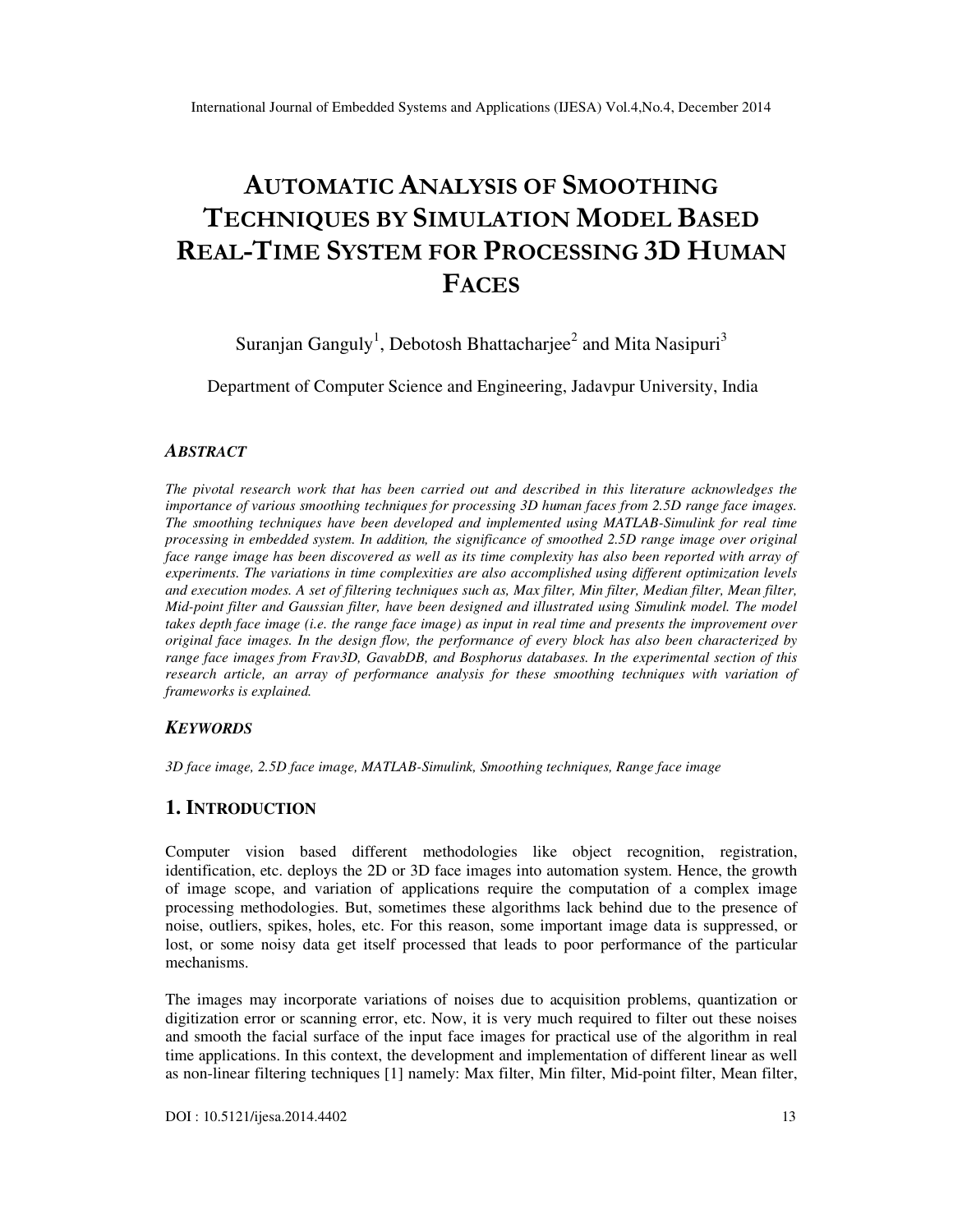Gaussian filter, and Median filter have been applied on 3D human face images and it will be advantageous for further processing.

Human face images are considered to be more reliable biometric feature for automatic security system for crucial properties such as uniqueness, universality, well accepted and well understandable by people. It is always visible, and every one must have a face whereas other biometric features like hand geometry, ear, eye may be lost due to some reason. The surveillance cameras are also used to capture the human faces. Hence, face recognition [2-4] got most of the researcher's attention from last two decades.

In addition, there is a vast influence to prefer 3D human face [4] images rather than 2D images. Specifically, the 2D images preserve the reflectance characteristics of the object in the pixel data. So, it is mainly dependent on the illumination variations whereas 3D face images are particularly used to preserve the depth values in X-Y plane. Another property that makes 3D face images more convenient than 2D is 3D geometrical rotation along X, Y, and Z axes. Thus, the pose variation, the major problem of current face recognition, can be resolved using face registration [5-6] mechanism.

However, the states of the art of filtering techniques in case of 3D face processing reason have been summarized in table 1. In this literature study, its importance in face registration and (or) recognition has particularly an impact for developing an array of smoothing techniques implementing in real time system and illustrating their significance for processing purpose.

| Reference | Description                                                                       |
|-----------|-----------------------------------------------------------------------------------|
| $[7]$     | Authors have demonstrated the effect of the median filter for removing sharp      |
|           | spikes, and again interpolation technique has been added to fill the holes on the |
|           | face image.                                                                       |
| [8]       | Authors have compared the performance of landmark localization technique with     |
|           | array of smoothing methods, namely Max Filter, Min filter, Gaussian filter, Mean  |
|           | filter, and Weighted median filter.                                               |
| [9]       | Here, authors have used median and Gaussian filter for smoothing purpose. The     |
|           | median filter is used for spikes from 3D faces and again, Gaussian filtering is   |
|           | applied for removing surface noise.                                               |
| [10]      | To detect the nose-tip, authors have computed Gradient Weighting Filter method    |
|           | during the smoothing process of their proposed algorithm.                         |

Table 1. The state-of-the-art of image smoothing techniques for 3D face images.

# **2. MOTIVATION AND APPLICATION**

Studying the recent state of the art regarding the influence of smoothing techniques for 3D human face processing, authors have proposed an approach to real time processing of some of the filtering techniques using MATLAB-Simulink model.

## **2.1. Range Image creation**

The 2.5D range [11] face images are gray like face images. The difference between gray 2D and 2.5D is that, 2.5D images are comprised by depth values (or Z's values) from 3D images where as 2D images are intensity values. Thus, the background has minimum depth value i.e. zero (0) and nose region (especially 'pronasal') landmark has a maximum depth [6] [12] value 255. In figure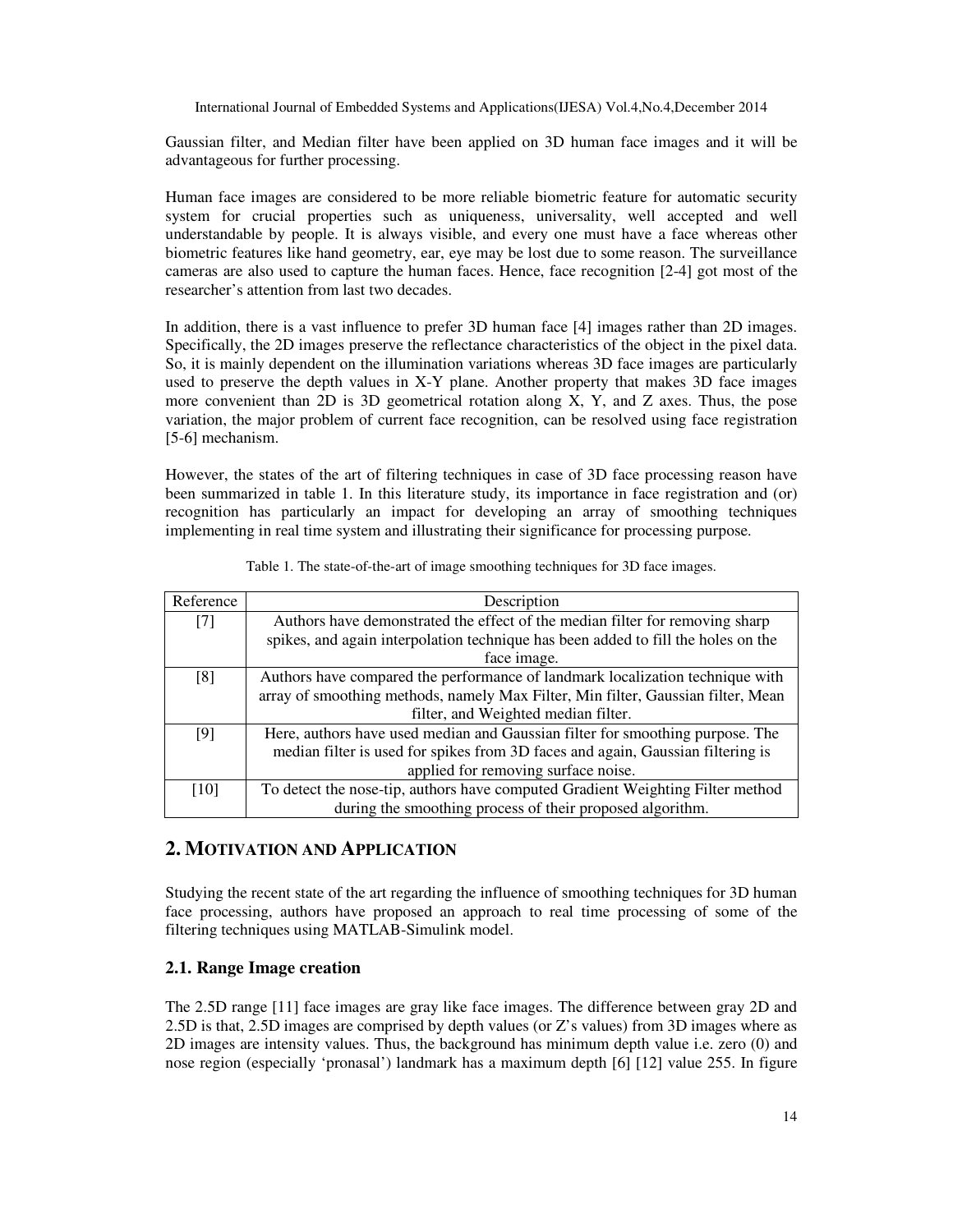1, 2D, 2.5D and 3D face images of randomly selected subjects from Frav3D database [13] is described.



Figure 1. 2D, 2.5D and 3D face images of Frav3D database

Other than Frav3D face database, GavabDB [14] and Bosphorus [15] face databases have also been considered for emphasizing the significance of smoothing technique using a simulation model [19-20] of the embedded system. In figure 2, created range face images of randomly selected subject from GavabDB and Bosphorus database have been illustrated in figure 2.



(a) From GavabDB database (b) From Bosphorus database

Figure 2. Created range face image

# **2.2. Smoothing algorithms**

During the investigation phase, authors have implemented spatial linear as well as order-statistic [1] [16] (i.e. non linear) filters on depth values of 2.5D range face images. The linear filters [17] specifically an Mean filter and Gaussian filter are computed whereas in order statistic categorization of image filtering, Median filter, Max filter, Min filter, and Midpoint filter are applied on range face images.

## **2.2.1. Preprocessing technique**

Before, these series of filters are experimented on depth values for their significance, a preprocessing task have been carried out. The range images have been padded by zeros in the opposite side of each row and column of the image. Thus, each and every depth values from the furthest row and column of the image can be processed for better performance analysis. Otherwise, it would not be considered during spatial image processing purpose. This phenomenon is shown in figure 3. In this figure, a block of depth values with 8×8 grid from a section of 2.5D range face image is shown.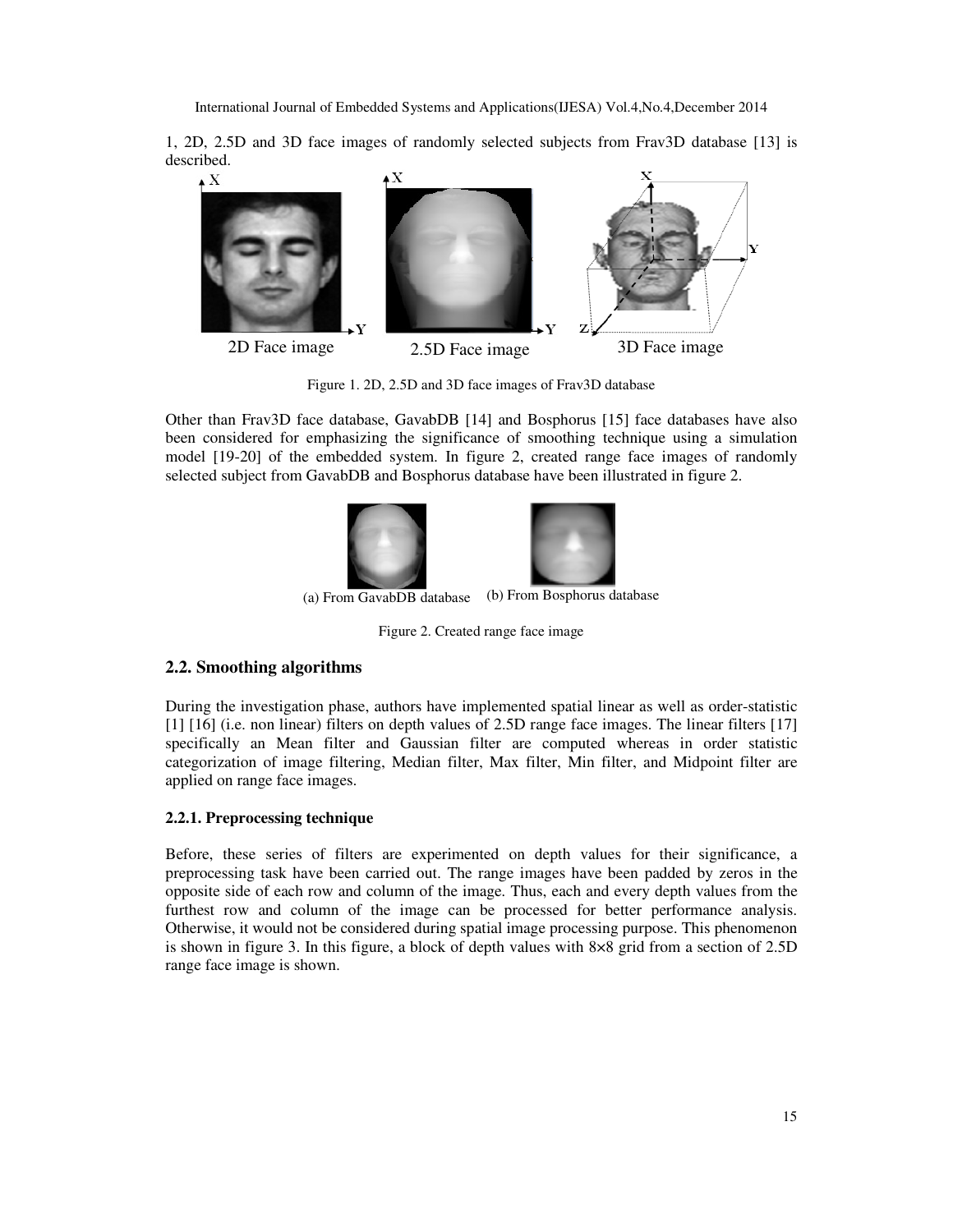International Journal of Embedded Systems and Applications(IJESA) Vol.4,No.4,December 2014

| 254 |                                      | 253 | 254 | 255 | 253 | 254 | 255 |  | 0                    |     |          | 0   | 0   | 0        | o   | $\Omega$ | $\Omega$ | $\mathbf 0$  |
|-----|--------------------------------------|-----|-----|-----|-----|-----|-----|--|----------------------|-----|----------|-----|-----|----------|-----|----------|----------|--------------|
| 252 | 253                                  | 255 | 252 | 253 | 255 | 252 | 253 |  |                      | 254 | 255      | 253 | 254 | 255      | 253 | 254      | 255      | $\Omega$     |
| 255 |                                      | 254 | 255 | 255 | 254 | 255 | 255 |  |                      |     | 253      | 255 | 252 | 253      | 255 | 252      | 253      | 0            |
| 254 | 255                                  | 253 | 254 | 255 | 253 | 254 | 255 |  | $\Omega$             | 255 | 255      | 254 | 255 | 255      | 254 | 255      | 255      | $\mathbf{0}$ |
|     |                                      |     |     |     |     |     |     |  | $\theta$             | 254 | 255      | 253 | 254 | 255      | 253 | 254      | 255      | $\Omega$     |
| 252 | 253                                  | 255 | 252 | 253 | 255 | 252 | 253 |  | $\ddot{\phantom{0}}$ | 252 | 253      | 255 | 252 | 253      | 255 | 252      | 253      | 0            |
| 255 | 255                                  | 254 | 255 | 255 | 254 | 255 | 255 |  | $\ddot{\phantom{0}}$ | 255 | 255      | 254 | 255 | 255      | 254 | 255      | 255      | 0            |
| 253 | 254                                  | 255 | 253 | 254 | 255 | 255 | 253 |  | $\Omega$             | 253 | 254      | 255 | 253 | 254      | 255 | 255      | 253      | $\Omega$     |
| 255 | 252                                  | 253 | 255 | 252 | 253 | 253 | 255 |  | $\Omega$             | 255 | 252      | 253 | 255 | 252      | 253 | 253      | 255      | $\Omega$     |
| 254 | 255                                  | 255 | 254 | 255 | 255 | 255 | 254 |  | $\theta$             | 254 | 255      | 255 | 254 | 255      | 255 | 255      | 254      | $\Omega$     |
|     |                                      |     |     |     |     |     |     |  | $\bf{0}$             | 253 | 254      | 255 | 253 | 254      | 255 | 255      | 253      | $\mathbf{0}$ |
| 253 | 254                                  | 255 | 253 | 254 | 255 | 255 | 253 |  | $\Omega$             | 255 | 252      | 253 | 255 | 252      | 253 | 253      | 255      | $\Omega$     |
| 255 | 252                                  | 253 | 255 | 252 | 253 | 253 | 255 |  | $\Omega$             | 254 | 255      | 255 | 254 | 255      | 255 | 255      | 254      | 0            |
| 254 | 255                                  | 255 | 254 | 255 | 255 | 255 | 254 |  | $\mathbf{0}$         | 0   | $\Omega$ | Ō   |     | $\Omega$ | 0   | $\Omega$ | 0        | $\mathbf 0$  |
|     | without padding<br>with zero padding |     |     |     |     |     |     |  |                      |     |          |     |     |          |     |          |          |              |

Figure 3. The importance of depth image padding

The highlighted (circled by yellow color) depth value is processed first by the smoothing techniques. If the smoothing technique is used on original range image then, the far most two rows and columns will be unchanged, whereas with padding zeros with the original image will effectively affect these sections. This padding is done in real time and again it has been removed after the filtering techniques have been applied. Thus, the dimension is preserved before and after smoothing technique.

#### **2.2.2. Smoothing by linear filter**

.

Linear filters do not depend on any kind of order of depth values (or intensity) from filtering kernel. The filters in this category only compute the linear functions (like Gaussian or Averaging) for removing the noises irrespective of the ordering of values encompassed by the filtering window.

Gaussian filter: It is an important filter among set of smoothing filters from linear class. The weight of the Gaussian filter [1] [16] is chosen from the Gaussian kernel. For the qualitative measurement during this research work for 2.5D depth face image, 2D Gaussian kernel is implemented. The kernel function [16] with  $\sigma = 3$  is computed. It is observed that, a large value of  $\sigma$  i.e. variance has the wider filter and smoothing impact.

Mean filter: Mean filter [1] is simple linear spatial filter that averages the neighbor's depth values of the filter mask. It is also referred as low pass filter [18]. To analyze the effect of the averaging or mean filter for depth face images, a 3×3 kernel have been undertaken.

#### **2.2.3. Smoothing by nonlinear filter**

These filters are also known as order-statistic filter [1]. It is a nonlinear smoothing filter whose output is emphasized on the ordering of the values encompassed by the filtering mask. Now, the output from the ranking result is used to modify the center depth value of the mask. Here, for nonlinear order statistic filter, authors have also considered for computed 3×3 kernel filter mask.

Max filter: In this noise filtering mechanism, 100% or highest depth value from neighborhood depth values is chosen. Hence, for depth based image filtering scheme, the holes (containing minimum or '0' depth value) may be removed.

Min filter: It is useful to select the minimum or 0% depth value among the selected data by the filtering window. Hence, the spikes (containing maximum depth) within the human face surface due to scanning error can be minimized.

Mid-point filter: It is another type of smoothing technique which is used to select the depth value in between maximum and minimum. It is a similar type of Mean filter as described above.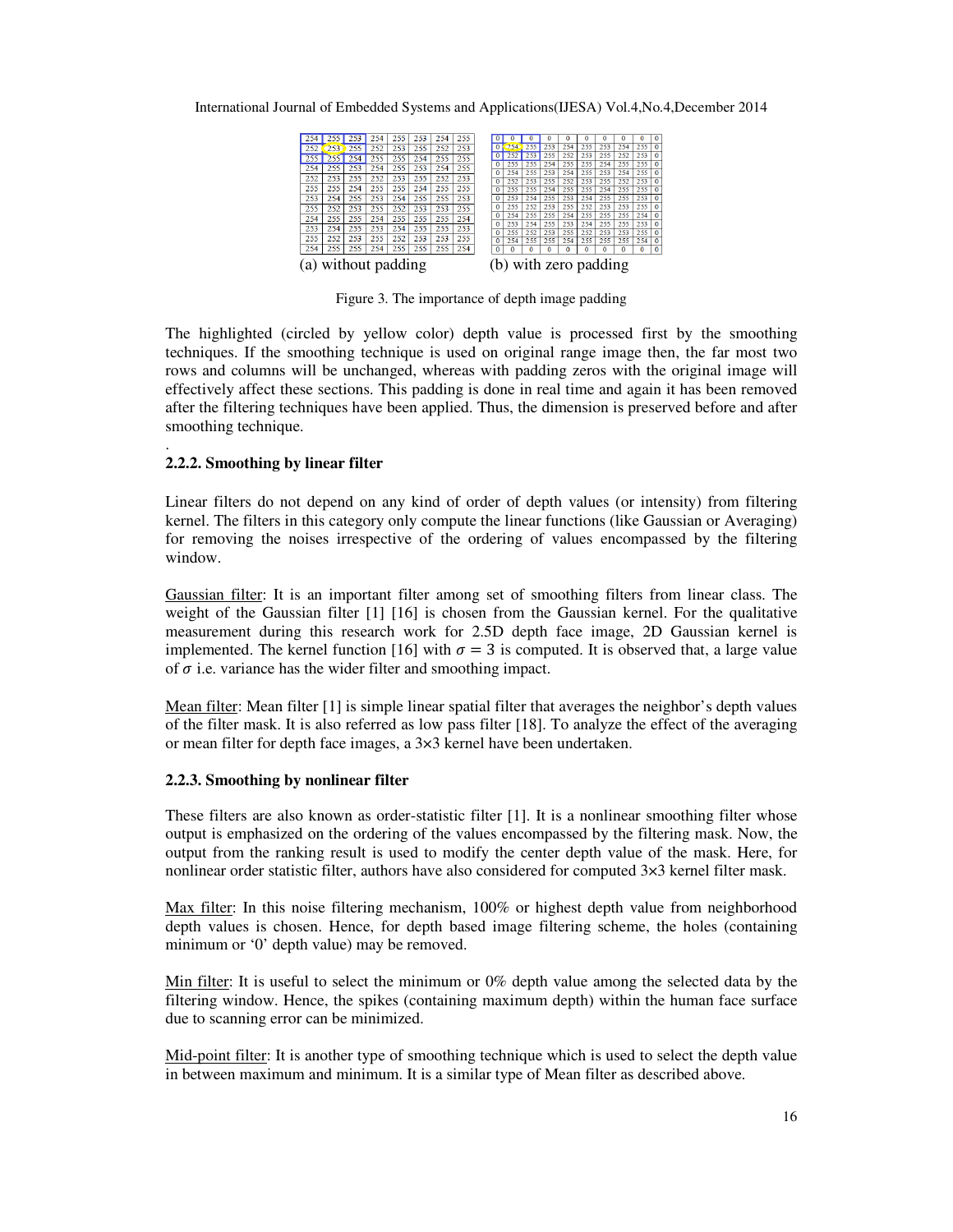Median filter: It is one of the famous and well known order-statistic filtering scheme where, 50% among 9-values selected by  $3\times3$  filtering window. It has another qualitative property that, it provides us less blurring effect [1] than linear filters.

The different outputs from these filters have been demonstrated in the discussion section where the significance of each output is broadly discussed.

# **2.3. Discussion**

In this section, the outcomes of respective filters of randomly selected subjects from three databases are shown in figure 4.



Figure 4. Visualization of smoothing effects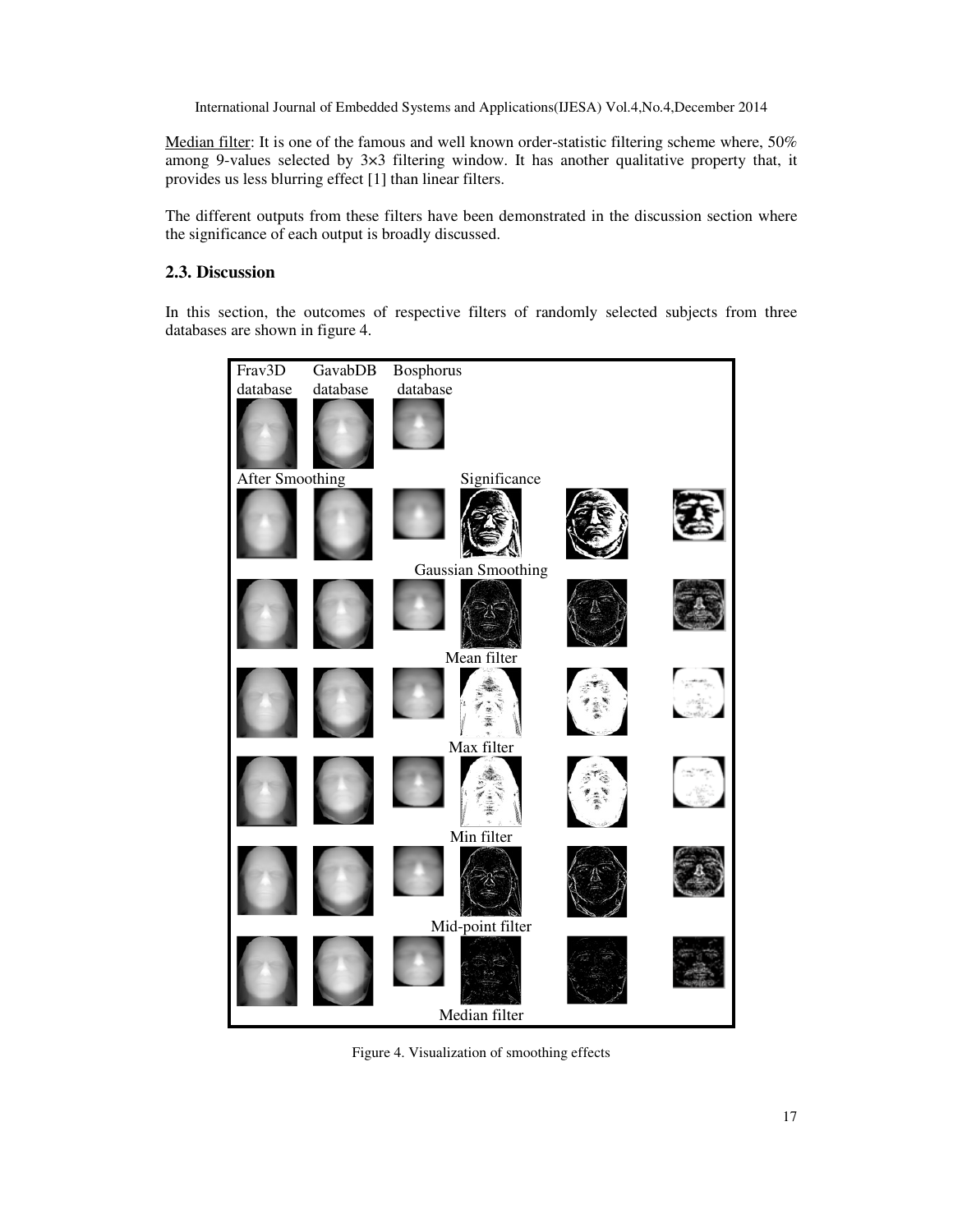In this observation, it is noticed that the smoothing technique has a great significance over depth values of the human face. So, its application in real time may significantly improve different aspects of processing human face like face registration, recognition, etc.

Now, from Gaussian analysis it is noted that the outer portion is blurred out more than other. It actually shrinks to center as it is dense and simultaneously blurs the edges. Hence, depth values near different facial regions like eyes, eyebrows, the nose region, and lips all have this quality. It is the property of the Gaussian filter, and it has successfully been executed in real time for depth values. In the case of another linear filter namely, Mean filter the edges are preserved. In these points, the depth value is nearly same as the average value that has been computed by  $3\times3$ window. In might have a greater significance for landmark localization, face component extraction, etc. The same significance has also been found for Mid-point filtering technique. By mathematical logic it is determining 50% i.e. in between maximum and minimum, likely same as average filter. For Max and Min filter, authors have observed the same significance after smoothing technique. The reason of such significant output is that it is either selecting 0% or 100% depth value under the filtering window. Thus, it almost has a binary thresholded image as shown in [11]. Hence, the spikes and holes can be removed in this process. The most well known order statistic Median filtering method preserves the elliptical concave and convex curve details near eye region, the nose region, lip region, etc.

# **3. MODEL DESIGN AND IMPLEMENTATION**

Model has been designed and implemented using MATLAB-Simulink environment. Different modules from Simulation tool have been coupled to finalize the implemented model. The detailing of the blocks has been illustrated later in this section. It is an approach for real time human computer interaction for visualizing the significant effect of different filtering techniques on 3D human faces. Not only model design, successful code-generation has also been attempted. In figure 5, developed model has been described.



Figure 5. Illustration of developed models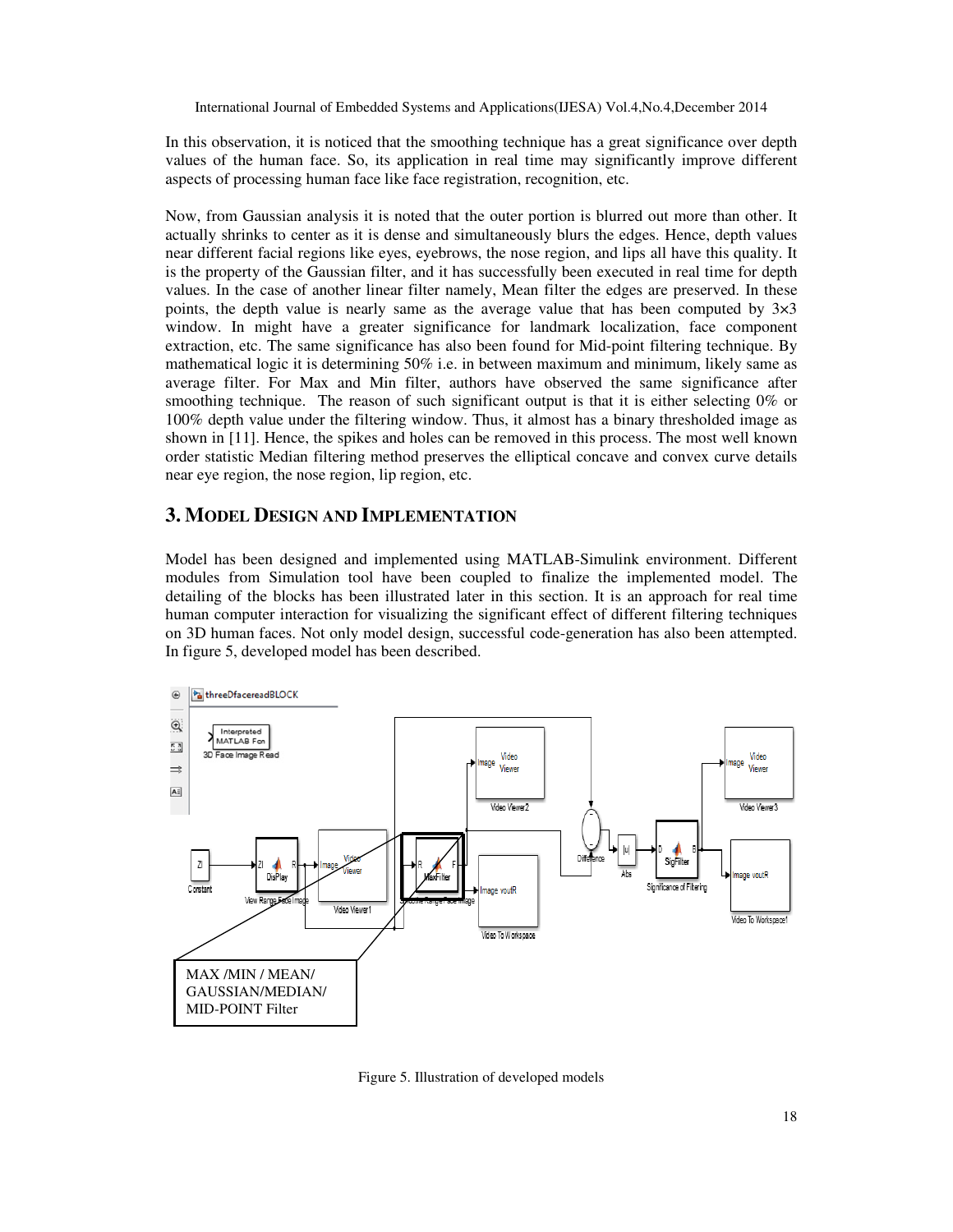In the figure, the zoomed region shows different user defined embedded MATLAB function blocks that have been designed for real time processing in embedded system.

In general, three 'User-Defined MATLAB Function Block', four 'Sinks' blocks, one 'Constant Source', two 'Math Operations' block are incorporated with the advanced model. Each of these blocks has its own crucial role for successful implementation of an advanced model.

The 3D face images [11] are far more different from 2D images as described earlier in the motivation section. Instead of intensity values, depth (values along Z-axis) in X-Y plane is preserved in 3D images in '.wrl', '.abs,' '.bnt' like formats. Hence, before the smoothing technique is applied on 2.5D range face image, it has been generated from 3D face image using an 'Interpreted MATLAB Function' (shown in upper-left corner of figure 5). The 'Constant Source' is used as input of depth values to the Simulation model. Now, 'MATLAB Function Blocks' are allowed to embed the source code for displaying the range face image and then it is processed, and significance has been highlighted. The 'Sinks' have been used to produce an output from each block for better human computer interaction. Finally, two mathematical operations are used for real time 2D matrix manipulation purpose.

After, the successful implementation of 'Simulation' model, it is further required to generate code for embedded system. For this purpose successful code generation have been accomplished by choosing 'C-language' as target language with 'Optimization on' parameter of Compiler optimization level, 'Fixed-step' solver option (i.e. fixed step size of 0.02) along with 'Auto generated comments'. In figure 6, code generation report for Mid-point filter is shown.

| Code Generation Report        |                                                                                                                                            | $   -$                  |
|-------------------------------|--------------------------------------------------------------------------------------------------------------------------------------------|-------------------------|
| Summary                       | File: MidPointRangeFilter_data.c                                                                                                           |                         |
| <b>Subsystem Report</b>       |                                                                                                                                            |                         |
| <b>Code Interface Report</b>  | $/$ *<br>$\mathbf{1}$<br>$\overline{2}$<br>* MidPointRangeFilter data.c<br>$\mathcal{S}$                                                   |                         |
| <b>Generated Code</b>         | * Code generation for model "MidPointRangeFilter".<br>$\leq$                                                                               |                         |
| [-] Model files               | 5<br>6<br>* Model version<br>1.41                                                                                                          |                         |
| MidPointRangeFilter.c         | * Simulink Coder version : 8.3 (R2012b) 20-Jul-2012<br>$\overline{7}$                                                                      |                         |
| MidPointRangeFilter.h         | * C source code generated on : Tue Sep 23 00:22:14 2014<br>$\mathcal{R}$<br>9                                                              |                         |
| MidPointRangeFilter private.h | 10<br>* Target selection: grt.tlc                                                                                                          |                         |
| MidPointRangeFilter types.h   | * Note: GRT includes extra infrastructure and instrumentation for prototyping<br>11<br>12<br>* Embedded hardware selection: 32-bit Generic |                         |
|                               | * Code generation objectives: Unspecified<br>13                                                                                            |                         |
| [-] Data files                | * Validation result: Not run<br>14                                                                                                         |                         |
| MidPointRangeFilter data.c    | 15<br>$\star$ /<br>#include "MidPointRangeFilter.h"<br>16                                                                                  |                         |
| [-] Utility files             | #include "MidPointRangeFilter private.h"<br>17<br>18                                                                                       |                         |
| rtGetInf.c                    | /* Block parameters (auto storage) */<br>19                                                                                                |                         |
| rtGetInf.h                    | Parameters MidPointRangeFilter MidPointRangeFilter P = {<br>20                                                                             |                         |
| rtGetNaN.c                    | /* Expression: ZI<br>21<br>22<br>* Referenced by: ' <root>/Constant'</root>                                                                |                         |
| rtGetNaN.h                    | 23<br>$+1$                                                                                                                                 |                         |
|                               | 24                                                                                                                                         |                         |
| rt_nonfinite.c                | 25<br>$26^{6}$                                                                                                                             |                         |
| rt_nonfinite.h                | 27                                                                                                                                         |                         |
| rtwtypes.h                    | 28                                                                                                                                         |                         |
|                               | 29<br>30                                                                                                                                   |                         |
| $[-]$ Interface files         | 31                                                                                                                                         |                         |
| rtmodel.h                     | 32                                                                                                                                         |                         |
| [-] Other files               | 33<br>34                                                                                                                                   |                         |
| rt logging.c                  | 35                                                                                                                                         |                         |
|                               | 36                                                                                                                                         | $\overline{\mathbf{r}}$ |
|                               |                                                                                                                                            | <b>Help</b><br>OK       |
| $\overline{\mathbf{o}}$<br>Ю  | △ ■ 蘭 知 (6)                                                                                                                                | 12:29 AM<br>1/23/2014   |

Figure 6. Description of the code generation report

In this figure, the expression of 'ZI', the constant block from the model, is highlighted. It contains the depth values from range image which have been used during the execution time of the model.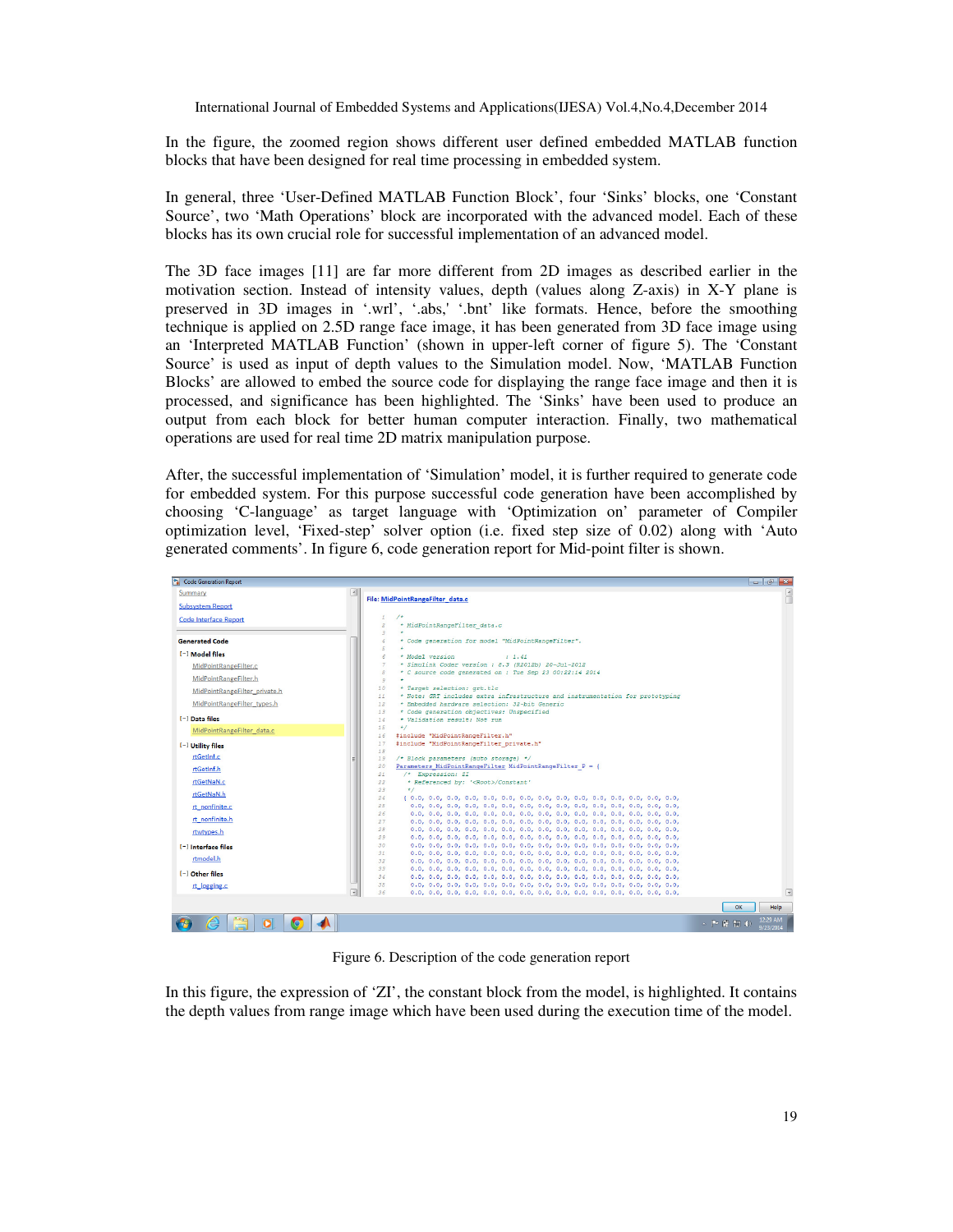# **4. EXPERIMENTAL RESULT**

Though there are other parameters for validating the model for real time application, but authors have used two variations among them. One is Simulation mode i.e. whether the model is tested by Normal mode or Accelerator or Rapid Accelerator mode and another parameter is Compiler Optimization level (either Optimizations off or Optimizations on).

In table 2, an array of analysis of this execution parameters with simulation stop time 1.0 is summarized. This description is used for the range image that has been selected randomly from Frav3D database. It has been tested on 4-GB RAM with Windows 7 (64-bit) professional Operating System environment and Inrel i5-3470 CPU with 3.20GHz processors.  $\overline{[}$ 

| <b>Smoothing Techniques</b> | <b>Simulation Mode</b>             | <b>Compiler Optimization Level</b> |                         |  |  |  |  |
|-----------------------------|------------------------------------|------------------------------------|-------------------------|--|--|--|--|
|                             | <b>Simulation</b><br>Stop time 1.0 | <b>Optimizations off</b>           | <b>Optimizations</b> on |  |  |  |  |
|                             | Normal                             | 13.967028 seconds                  | 9.988573 seconds        |  |  |  |  |
|                             |                                    | 9.907918 seconds                   | 9.813664 seconds        |  |  |  |  |
|                             | Accelerator                        | [After Successfully built          | [After Successfully     |  |  |  |  |
| <b>Gaussian Filter</b>      |                                    | the Accelerator target]            | built the Accelerator   |  |  |  |  |
|                             |                                    |                                    | target]                 |  |  |  |  |
|                             |                                    | 12.664001 seconds                  | 11.924632 seconds       |  |  |  |  |
|                             | Rapid Accelerator                  | [After Successfully built          | [After Successfully     |  |  |  |  |
|                             |                                    | the rapid accelerator              | built the rapid         |  |  |  |  |
|                             |                                    | target]                            | accelerator target]     |  |  |  |  |
|                             | Normal                             | 11.504452 seconds                  | 6.921782 seconds        |  |  |  |  |
|                             |                                    | 6.954723 seconds                   | $6.503646$ seconds      |  |  |  |  |
|                             | Accelerator                        | [After Successfully built          | [After Successfully     |  |  |  |  |
| Mean filter                 |                                    | the Accelerator target]            | built the Accelerator   |  |  |  |  |
|                             |                                    |                                    | target]                 |  |  |  |  |
|                             |                                    | 9.511578 seconds                   | 9.285953 seconds        |  |  |  |  |
|                             | Rapid Accelerator                  | [After Successfully built          | [After Successfully     |  |  |  |  |
|                             |                                    | the rapid accelerator              | built the rapid         |  |  |  |  |
|                             |                                    | target]                            | accelerator target]     |  |  |  |  |
|                             | Normal                             | 7.275049 seconds                   | 7.225375 seconds        |  |  |  |  |
|                             |                                    | 6.528666 seconds                   | 6.706566 seconds        |  |  |  |  |
|                             | Accelerator                        | [After Successfully built          | [After Successfully     |  |  |  |  |
| Max filter                  |                                    | the Accelerator target]            | built the Accelerator   |  |  |  |  |
|                             |                                    |                                    | target]                 |  |  |  |  |
|                             |                                    | 10.056241 seconds                  | 9.704065 seconds        |  |  |  |  |
|                             | Rapid Accelerator                  | [After Successfully built          | [After Successfully     |  |  |  |  |
|                             |                                    | the rapid accelerator              | built the rapid         |  |  |  |  |
|                             |                                    | target]                            | accelerator target]     |  |  |  |  |
|                             | Normal                             | 7.599231 seconds                   | 7.000915 seconds        |  |  |  |  |
|                             |                                    | 6.622307 seconds                   | 6.610166 seconds        |  |  |  |  |
|                             | Accelerator                        | [After Successfully built          | [After Successfully     |  |  |  |  |
| Min filter                  |                                    | the Accelerator target]            | built the Accelerator   |  |  |  |  |
|                             |                                    |                                    | target]                 |  |  |  |  |
|                             |                                    | 9.467616 seconds                   | 10.232370 seconds       |  |  |  |  |
|                             | Rapid Accelerator                  | [After Successfully built          | [After Successfully     |  |  |  |  |
|                             |                                    | the rapid accelerator              | built the rapid         |  |  |  |  |
|                             |                                    | target]                            | accelerator target]     |  |  |  |  |
|                             | Normal                             | 11.867022 seconds                  | 7.518357 seconds        |  |  |  |  |
|                             |                                    | 7.109918 seconds                   | 7.186364 seconds        |  |  |  |  |

|  | Table 2. Performance analysis of different parameter configuration |
|--|--------------------------------------------------------------------|
|  |                                                                    |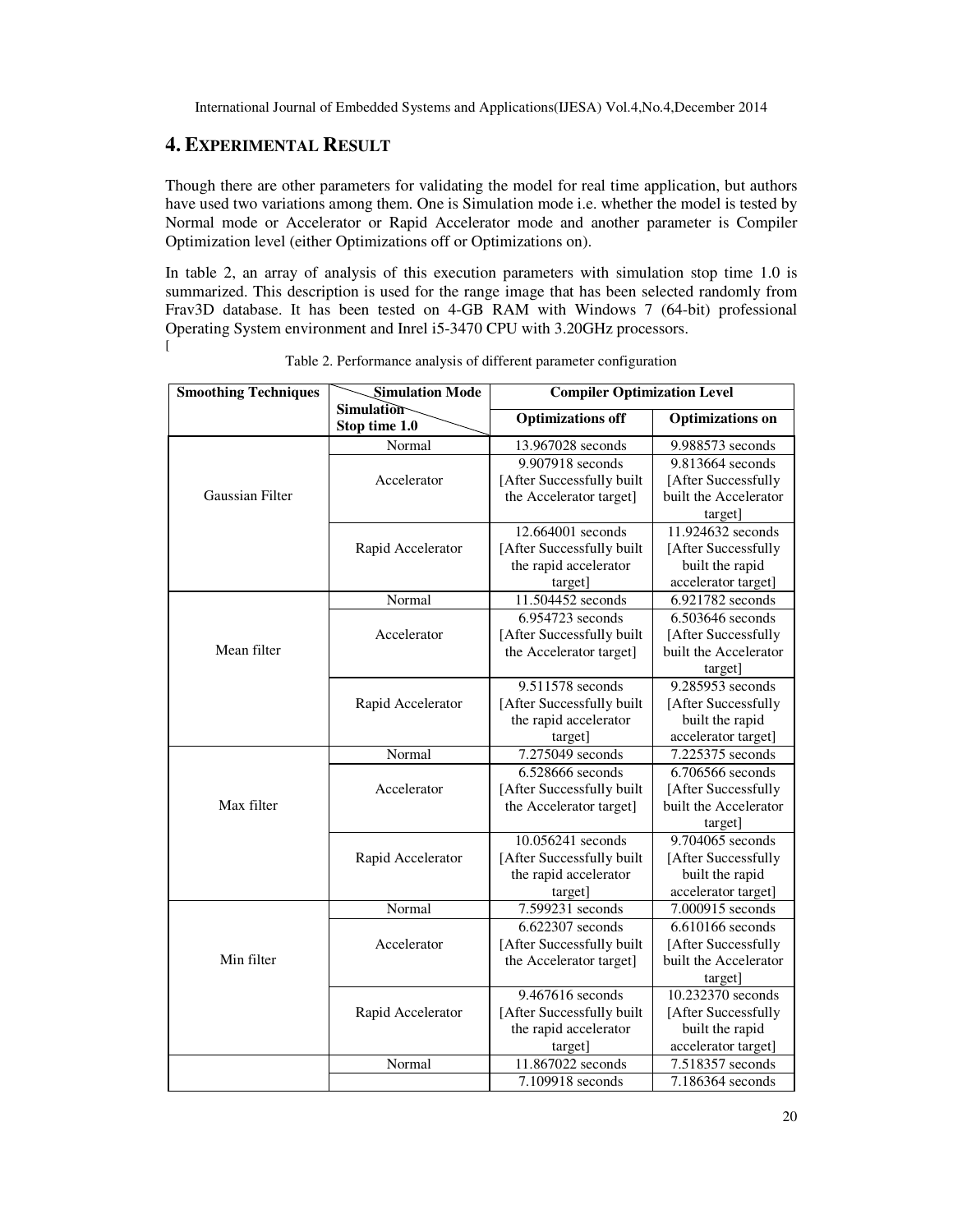|                  | Accelerator       | [After Successfully built] | [After Successfully   |  |  |
|------------------|-------------------|----------------------------|-----------------------|--|--|
| Mid-point filter |                   | the Accelerator target]    | built the Accelerator |  |  |
|                  |                   |                            | target                |  |  |
|                  |                   | 10.006641 seconds          | 9.296432 seconds      |  |  |
|                  | Rapid Accelerator | [After Successfully built] | [After Successfully   |  |  |
|                  |                   | the rapid accelerator      | built the rapid       |  |  |
|                  |                   | target]                    | accelerator target]   |  |  |
|                  | Normal            | 12.546941 seconds          | 12.620668 seconds     |  |  |
| Median filter    |                   | 12.267989 seconds          | 12.691126 seconds     |  |  |
|                  | Accelerator       | [After Successfully built] | [After Successfully   |  |  |
|                  |                   | the Accelerator target]    | built the Accelerator |  |  |
|                  |                   |                            | target                |  |  |
|                  |                   | 10.047549 seconds          | $9.809040$ seconds    |  |  |
|                  | Rapid Accelerator | [After Successfully built] | [After Successfully   |  |  |
|                  |                   | the rapid accelerator      | built the rapid       |  |  |
|                  |                   | target]                    | accelerator target]   |  |  |

International Journal of Embedded Systems and Applications(IJESA) Vol.4,No.4,December 2014

From this outline, it is noticed that the complexity is much higher for the techniques which are required mathematical computation much higher than others. The Mid-point filter takes more time than Max and (or) Min filter, whereas Median filter also accounts more time for smoothing operation in real time. It requires ordering of depth values encompassed by the filtering window. The Gaussian filter also consumes more time to process 3D human face image for real time application.

In figure 7, a comparative study is shown among the time complexities of different smoothing methods with an array of parameters arrangement.



**Compiler Optimization level: Optimizations off** 

Figure 7. Comparison of the performance study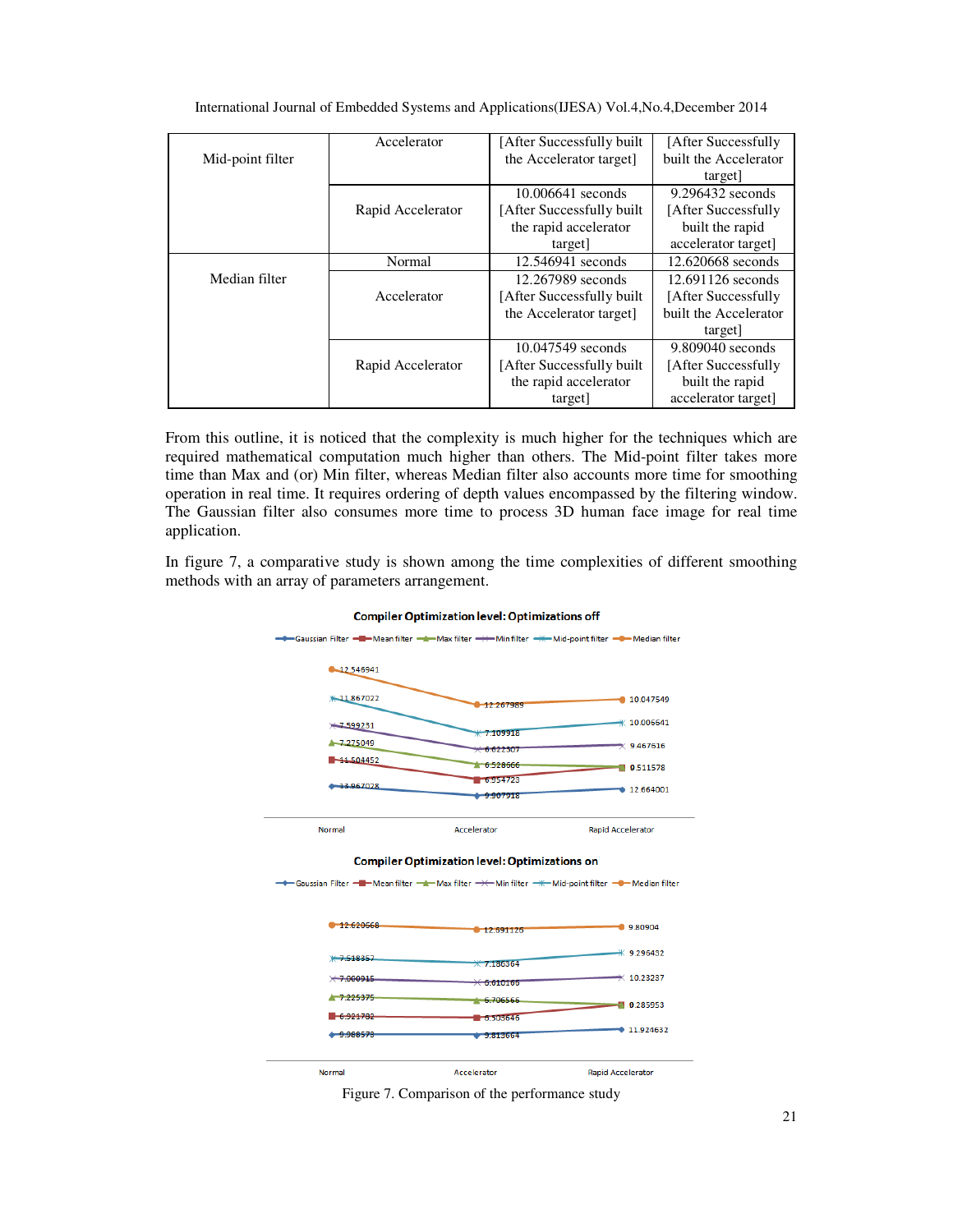Selecting the two restrictions such as Simulation mode and Compiler optimization level is explained here. The 'Normal', 'Accelerator' and 'Rapid Accelerator' modes are defined to compare the time complexities side by side for better understanding of the minimum time span of the specified filtering technique. Along with this, with the Compiler optimization parameter setup, fastest execution (by Optimizations on) and fastest compilation (by Optimizations off) has also been represented.

# **5. CONCLUSIONS**

The applications of smoothing techniques during image processing or computer vision (especially in face recognition) have a crucial implication. In this literature, authors have explained the influence of some of the smoothing techniques 2.5D face images. In addition, authors have created a real time application model by MATLAB-Simulink model and validated by series of parameters' composition. The code generation has also been conducted and implemented. Along with this, the validation of the model is done on three modern 3D face databases (namely Frav3D, GavabDB, and Bosphorus) having two different 3D image formats like '.wrl' and '.bnt'.

Now, authors are focusing to implement these methods for range face images using Field Propagation Gateway Array (FPGA) to develop better dedicated system with much lesser time complexity.

## **ACKNOWLEDGEMENTS**

Authors are thankful to a project supported by DeitY (Letter No.: 12(12)/2012-ESD), MCIT, Govt. of India, at Department of Computer Science and Engineering, Jadavpur University, India for providing the necessary infrastructure for this work.

## **REFERENCES**

- [1] Gonzalez, R. C., And Woods, R.E., (2007) "Digital Image Processing," 3rd Edition, Prentice Hall Publisher.
- [2] "Face Recognition," Pp. 1-10, August 2006, Url: ttp://Www.Biometrics.Gov/Documents/Facerec.Pdf.
- [3] Jelsovka, D., Hudec, R., Breznan, M., Kamencay, P., (2012) "2d-3d Face Recognition Using Shapes Of Facial Curves Based On Modified Cca Method", 22nd International Conference Radioelektronika (Radioelektronika), Pp. 1-4.
- [4] Ganguly, S., Bhattacharjee, D., And Nasipuri, M., (2014) "3d Face Recognition From Range Images Based On Curvature Analysis", Volume: 04, Issue: 03, Pp. 748-753.
- [5] Ayyagari, V.R., Boughorbel, F., Koschan, A., Abidi, M.A., (2005) "A New Method For Automatic 3d Face Registration", Proceedings Of The Ieee Computer Society Conference On Computer Vision And Pattern Recognition (Cvpr'05), Pp. 1-8.
- [6] Ganguly, S., Bhattacharjee, D., And Nasipuri, M., (2014) "Range Face Image Registration Using Efri From 3d Images", In Advances In Intelligent And Soft Computing, Springer, Accepted In Proceedings Of 3rd Frontiers Of Intelligent Computing: Theory And Applications (Ficta 2014).
- [7] Soltana, W. B., Ardabilian, M. Lemaire, P., Huang, D., Szeptycki, P., Chen, L., Erdogmus, N., Daniel, L., Dugelay, J., Amor, B.B., Drira, H., Daoudi, M., Colineau, J., (2012) "3d Face Recognition: A Robust Multi-Matcher Approach To Data Degradations", In Proc Of Icb 2012, Pp 103-110.
- [8] Bagchi, P., Bhattacharjee, D., Nasipuri, M., & Basu, D.K. (2012) "A Novel Approach To Nose-Tip And Eye-Corners Detection Using H-K Curvature Analysis In Case Of 3d Images", In Proc Of International Journal Of Computational Intelligence And Informatics, Vol. 2: No. 1.
- [9] Hatem, H., Beiji, Z., Majeed, R., Lutf, M., Waleed, J., (2013) "Nose Tip Localization In Three-Dimensional Facial Mesh Data", International Journal Of Advancements In Computing Technology (Ijact), Volume5, Number13,Pp. 99-105.